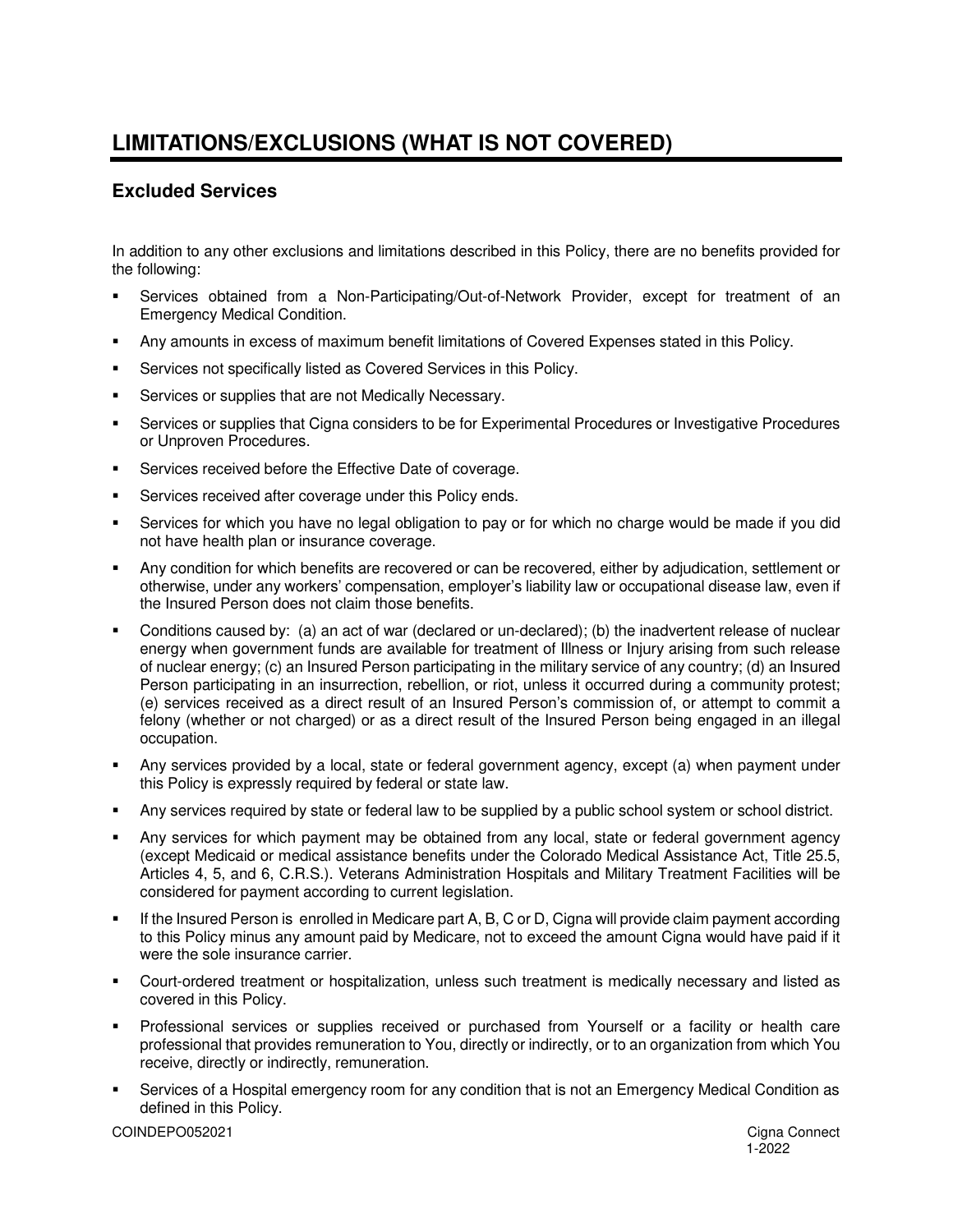- Custodial Care, including but not limited to rest cures; infant, child or adult day care, including geriatric day care.
- Private duty nursing except when provided as part of the Home Health Care Services or Hospice Services benefit in this Policy or as specifically stated in the section of this Policy titled "Benefits/Coverage (What is Covered)."
- Inpatient room and board Charges in connection with a Hospital stay primarily for environmental change or physical therapy.
- Services received during an inpatient stay when the stay is primarily related to behavioral, social maladjustment, lack of discipline or other antisocial actions which are not specifically the result of Mental Health Disorder.
- Complementary and alternative medicine services, including but not limited to: massage therapy; animal therapy, including but not limited to equine therapy or canine therapy; art therapy; meditation; visualization; acupuncture (this exclusion does not apply to the Cigna Connect + Acupuncture plans); acupressure; acupuncture point injection therapy; reflexology; rolfing; light therapy; aromatherapy; music or sound therapy; dance therapy; sleep therapy; hypnosis; energy-balancing; breathing exercises; movement and/or exercise therapy including but not limited to yoga, pilates, tai-chi, walking, hiking, swimming, golf; and any other alternative treatment as defined by the National Center for Complementary and Alternative Medicine (NCCAM) of the National Institutes of Health. Services specifically listed as covered under "Rehabilitative Therapy" and "Habilitative Therapy" are not subject to this exclusion.
- Any services or supplies provided by or at a place for the aged, a nursing home, or any facility a significant portion of the activities of which include rest, recreation, leisure, or any other services that are not Covered Services.
- Assistance in activities of daily living, including but not limited to: bathing, eating, dressing, or other Custodial Care, self-care activities or Homemaker Services, and services primarily for rest, domiciliary or convalescent care.
- Services performed by unlicensed practitioners or services which do not require licensure to perform, for example mediation, breathing exercises, guided visualization.
- Inpatient room and board Charges in connection with a Hospital stay primarily for diagnostic tests which could have been performed safely on an outpatient basis.
- Services which are self-directed to a free-standing or Hospital based diagnostic facility.
- Services ordered by a Physician or other Provider who is an employee or representative of a freestanding or Hospital-based diagnostic facility, when that Physician or other Provider:
	- o Has not been actively involved in Your medical care prior to ordering the service, or
	- o Is not actively involved in Your medical care after the service is received.

This exclusion does not apply to mammography.

- Dental services, dentures, bridges, crowns, caps or other Dental Prostheses, extraction of teeth or treatment to the teeth or gums, except as specifically provided in this Policy.
- Orthodontic Services, braces and other orthodontic appliances including orthodontic services for Temporomandibular Joint Dysfunction , except for treatment for medically necessary orthodontia for a person born with a cleft lip or cleft palate.
- Dental Implants: Dental materials implanted into or on bone or soft tissue or any associated procedure as part of the implantation or removal of dental implants, excludes medically necessary treatment of cleft lip, cleft palate.
- Any services covered under both this medical plan and an accompanying exchange-certified pediatric dental plan and reimbursed under the dental plan will not be reimbursed under this plan.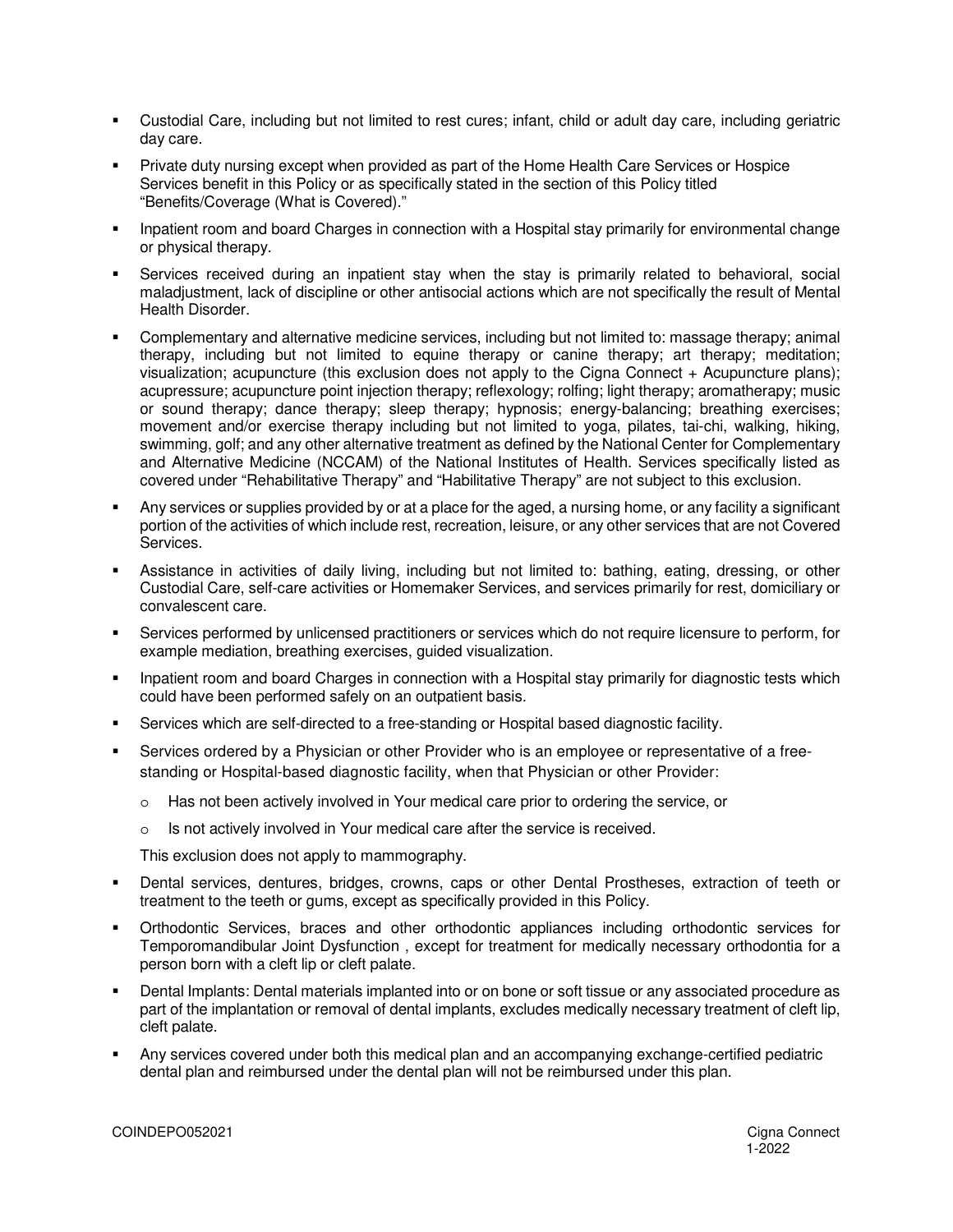- Hearing aids, except as specifically stated in this Policy, including but not limited to semi-implantable hearing devices, audiant bone conductors and Bone Anchored Hearing Aids (BAHAs), limited to the least expensive professionally adequate device. A hearing aid is any device that amplifies sound.
- Routine hearing tests except as specifically provided in this Policy under "Benefits/Coverage (What is Covered)."
- Genetic screening or pre-implantations genetic screening: general population-based genetic screening is a testing method performed in the absence of any symptoms or any significant, proven risk factors for genetically linked inheritable disease.
- Gene Therapy including, but not limited to, the cost of the Gene Therapy product, and any medical, surgical, professional and facility services directly related to the administration of the Gene Therapy product.
- Optometric services, eye exercises including orthoptics, eyeglasses, contact lenses, routine eye exams, and routine eye refractions, except as specifically stated in this Policy under Pediatric Vision.
- An eye surgery solely for the purpose of correcting refractive defects of the eye, such as near-sightedness (myopia), astigmatism and/or farsightedness (presbyopia).
- Cosmetic surgery, therapy or other services for beautification, to improve or alter appearance or selfesteem or to treat psychological or psychosocial complaints regarding one's appearance. This exclusion does not apply to Reconstructive Surgery to restore a bodily function or to correct a deformity caused by Injury, medically necessary surgery or congenital defect of a Newborn child, or to treat congenital hemangioma (port wine stains) on the face and neck of an insured person 18 years and younger, or for Medically Necessary Reconstructive Surgery performed to restore symmetry incident to a mastectomy or lumpectomy.
- Aids or devices that assist with nonverbal communication, including but not limited to communication boards, prerecorded speech devices, laptop computers, desktop computers, Personal Digital Assistants (PDAs), Braille typewriters, visual alert systems for the deaf and memory books.
- Non-Medical counseling or ancillary services, including but not limited to: education, training, vocational rehabilitation, behavioral training, biofeedback, neurofeedback, hypnosis, sleep therapy, employment counseling, back school, return to work services, work hardening programs, driving safety, and services, training, educational therapy or other nonmedical ancillary services for learning disabilities and developmental delays, except as specifically stated in this Policy. This exclusion does not apply to health education services for chronic diseases and self-care on topics such as stress management and nutrition.
- Services and procedures for redundant skin surgery including abdominoplasty/panniculectomy, removal of skin tags, craniosacral/cranial therapy, applied kinesiology, prolotherapy and extracorporeal shock wave lithotripsy (ESWL) for musculoskeletal and orthopedic conditions, macromastia or gynecomastia; varicose veins; rhinoplasty and blepharoplasty, regardless of clinical indications.
- Any treatment, prescription drug, service or supply to treat sexual dysfunction, enhance sexual performance or increase sexual desire
- The following services related to the evaluation or treatment of fertility and/or Infertility, sterilization reversals; donor semen and donor eggs; ovum transplants; In vitro fertilization, gamete intrafallopian transfer (GIFT), zygote intrafallopian transfer (ZIFT), except as specifically stated in this Policy.
- Cryopreservation of sperm or eggs, or storage of sperm for artificial insemination (including donor fees).
- Fees associated with the collection or donation of blood or blood products, except for autologous donation in anticipation of scheduled services where in the utilization review Physician's opinion the likelihood of excess blood loss is such that transfusion is an expected adjunct to surgery.
- Blood administration for the purpose of general improvement in physical condition
- Orthopedic shoes (except when joined to Braces), shoe inserts, foot orthotic devices (except for treatment as a result of diabetes).

COINDEPO052021 Cigna Connect External and internal power enhancements or power controls for prosthetic limbs and terminal devices.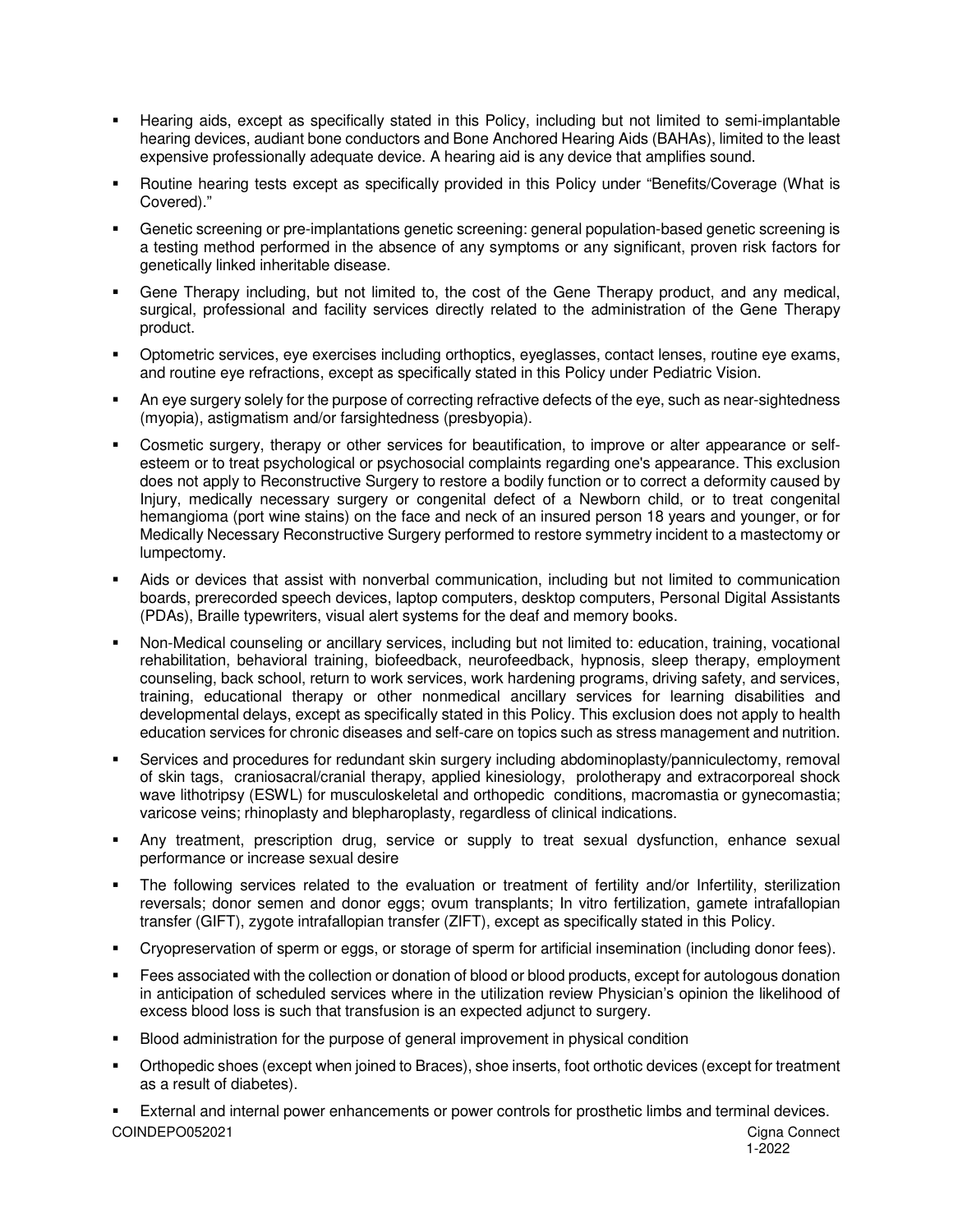- Myoelectric prostheses peripheral nerve stimulators.
- Electronic prosthetic limbs or appliances unless Medically Necessary, when a less-costly alternative is not sufficient.
- **•** Prefabricated foot Orthoses.
- Cranial banding/cranial orthoses/other similar devices, except when used postoperatively for synostotic plagiocephaly.
- Orthosis shoes, shoe additions, procedures for foot orthopedic shoes, shoe modifications and transfers.
- Orthoses primarily used for cosmetic rather than functional reasons.
- Non-foot Orthoses, except only the following non-foot orthoses are covered when Medically Necessary:
	- o Rigid and semi-rigid custom fabricated Orthoses;
	- o Semi-rigid pre-fabricated and flexible Orthoses; and
	- o Rigid pre-fabricated Orthoses, including preparation, fitting and basic additions, such as bars and ioints.
- Services primarily for weight reduction or treatment of obesity including morbid obesity, or any care which involves weight reduction as a main method for treatment. This includes any morbid obesity surgery, even if the Insured Person has other health conditions that might be helped by a reduction of obesity or weight, or any program, product or medical treatment for weight reduction or any expenses of any kind to treat obesity, weight control or weight reduction, except as otherwise stated in this Policy under "Bariatric Surgery."
- Routine physical exams or tests that do not directly treat an actual Illness, Injury or condition. This includes reports, evaluations, or hospitalization not required for health reasons; physical exams required for or by an employer or for school, or sports physicals, or for insurance or government authority, and court ordered, forensic, or custodial evaluations, except as otherwise specifically stated in this Policy.
- Therapy or treatment intended primarily to improve or maintain general physical condition or for the purpose of enhancing job, school, athletic or recreational performance, including but not limited to routine, long term, or maintenance care which is provided after the resolution of the acute medical problem and when significant therapeutic improvement is not expected.
- Educational services except for Diabetes Self-Management Training Program, and as specifically provided or arranged by Cigna.
- Nutritional counseling or food supplements, except as stated in this Policy.
- Exercise equipment, comfort items and other medical supplies and equipment not specifically listed as Covered Services in the Covered Services section of this Policy. Excluded medical equipment includes, but is not limited to: air purifiers, air conditioners, humidifiers treadmills; spas; elevators; supplies for comfort, hygiene or beautification; wigs, disposable sheaths and supplies; correction appliances or support appliances and supplies such as stockings, and consumable medical supplies other than ostomy supplies and urinary catheters, including, but not limited to, bandages and other disposable medical supplies, skin preparations and test strips except as otherwise stated in this Policy.
- Physical, and/or Occupational Therapy/Medicine except when provided during an inpatient Hospital confinement or as specifically stated in the benefit schedule and under "Rehabilitative Therapy Services (Physical Therapy, Occupational Therapy and Speech Therapy)" in the section of this Policy titled "Benefits/Coverage (What is Covered)."
- All Foreign Country Provider Charges are excluded under this Policy except as specifically stated under "Foreign Country Providers" in the section of this Policy titled "Benefits/Coverage (What is Covered)."
- Routine foot care including the cutting or removal of corns or calluses; the trimming of nails, routine hygienic care and any service rendered in the absence of localized Illness, a systemic condition, Injury or symptoms involving the feet, except as otherwise stated in this Policy.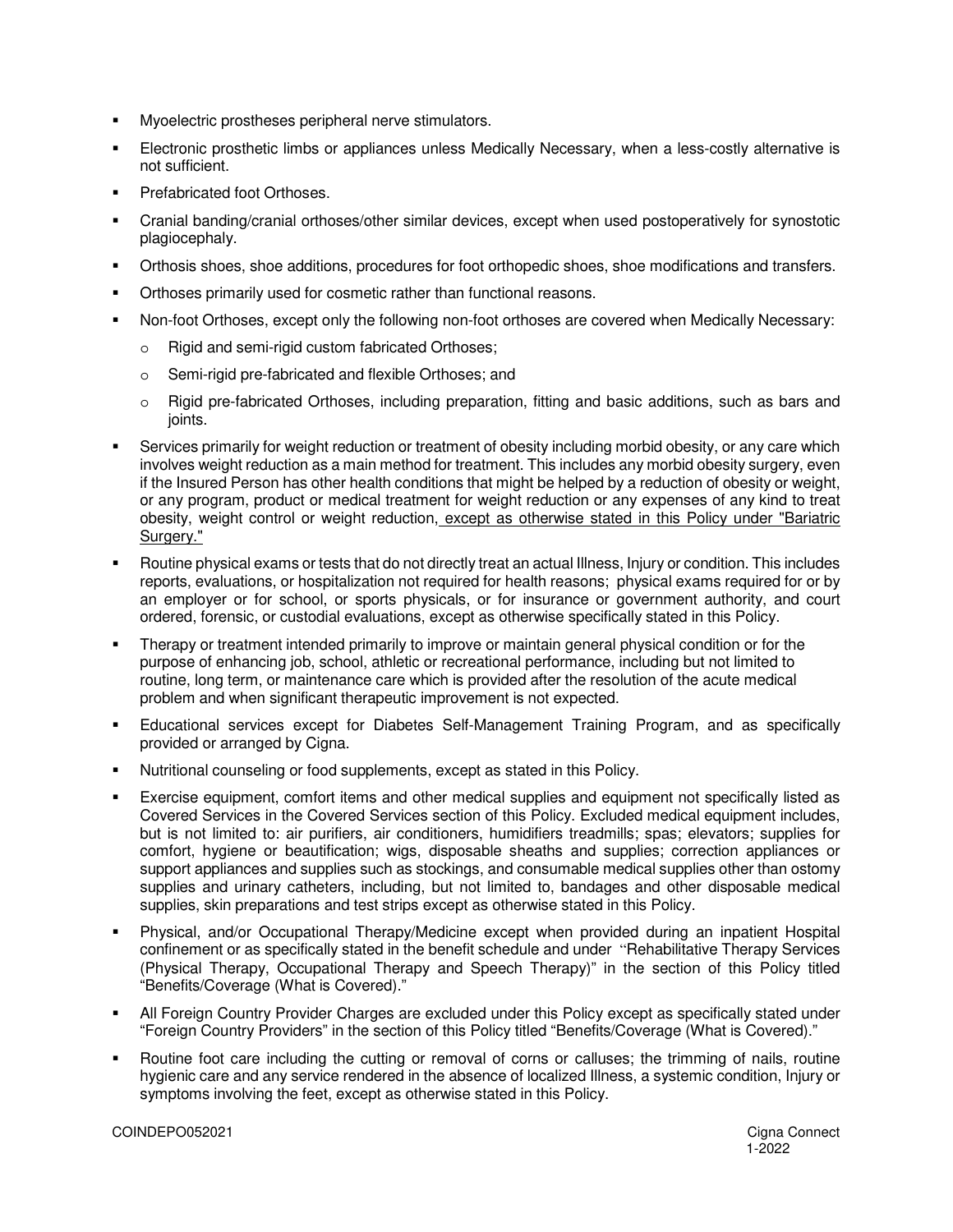- Charges for which We are unable to determine Our liability because the Insured Person failed, within 60 days, or as soon as reasonably possible to: (a) authorize Us to receive all the medical records and information We requested; or (b) provide Us with information We requested regarding the circumstances of the claim or other insurance coverage.
- Charges for the services of a standby Physician.
- Charges for animal to human organ transplants.
- Claims received by Cigna after 15 months from the date service was rendered, except in the event of a legal incapacity.

### **Prescription Drug Benefit Exclusions**

The following are not covered under this Policy. No payment will be made for the following expenses:

- Drugs not approved by the Food and Drug Administration;
- Any drugs that are not on the Prescription Drug List and not otherwise approved for coverage through the non-Prescription Drug List exception process.
- Drugs, devices and/or supplies available over the counter that do not require a prescription by federal or state law, except as otherwise stated in this Policy, or specifically designated as No Cost Preventive Care and required under the Patient Protection and Affordable Care Act (PPACA);
- Drugs that do not require a Federal legend (a Federal designation for drugs requiring supervision of a Physician), other than insulin;
- Any drug that is a pharmaceutical alternative to an over-the-counter drug other than insulin;
- A drug class in which at least one of the drugs is available over the counter and the drugs in the class are deemed to be therapeutically equivalent as determined by the P&T Committee;
- Injectable infertility drugs and any injectable drugs that require Physician supervision and are not typically considered self-administered drugs are covered under the medical benefits of this Policy and require Prior Authorization. The following are examples of Physician supervised drugs: Injectables used to treat hemophilia and RSV (respiratory syncytial virus), chemotherapy injectables and endocrine and metabolic agents;
- Infused Immunization agents, biological products for allergy immunization, biological sera, blood, blood plasma and other blood products or fractions are covered under the medical benefits of this Policy;
- Any drugs used for the treatment of sexual dysfunction, including, but not limited to erectile dysfunction, delayed ejaculation, anorgasmy, and decreased libido and/or sexual desire;
- Any drugs used for weight loss, weight management, metabolic syndrome, and antiobesity agents;
- Any drugs that are Experimental or Investigational or Unproven as described in this Policy; except as specifically stated in the sections of this Policy titled "Clinical Trials," and any benefit language concerning "Off Label Drugs";
- Food and Drug Administration (FDA) approved drugs used for purposes other than those approved by the FDA unless the drug is recognized for the treatment of the particular indication in one of the standard reference compendia (The American Hospital Formulary Service Drug Information or AHFS) or in medical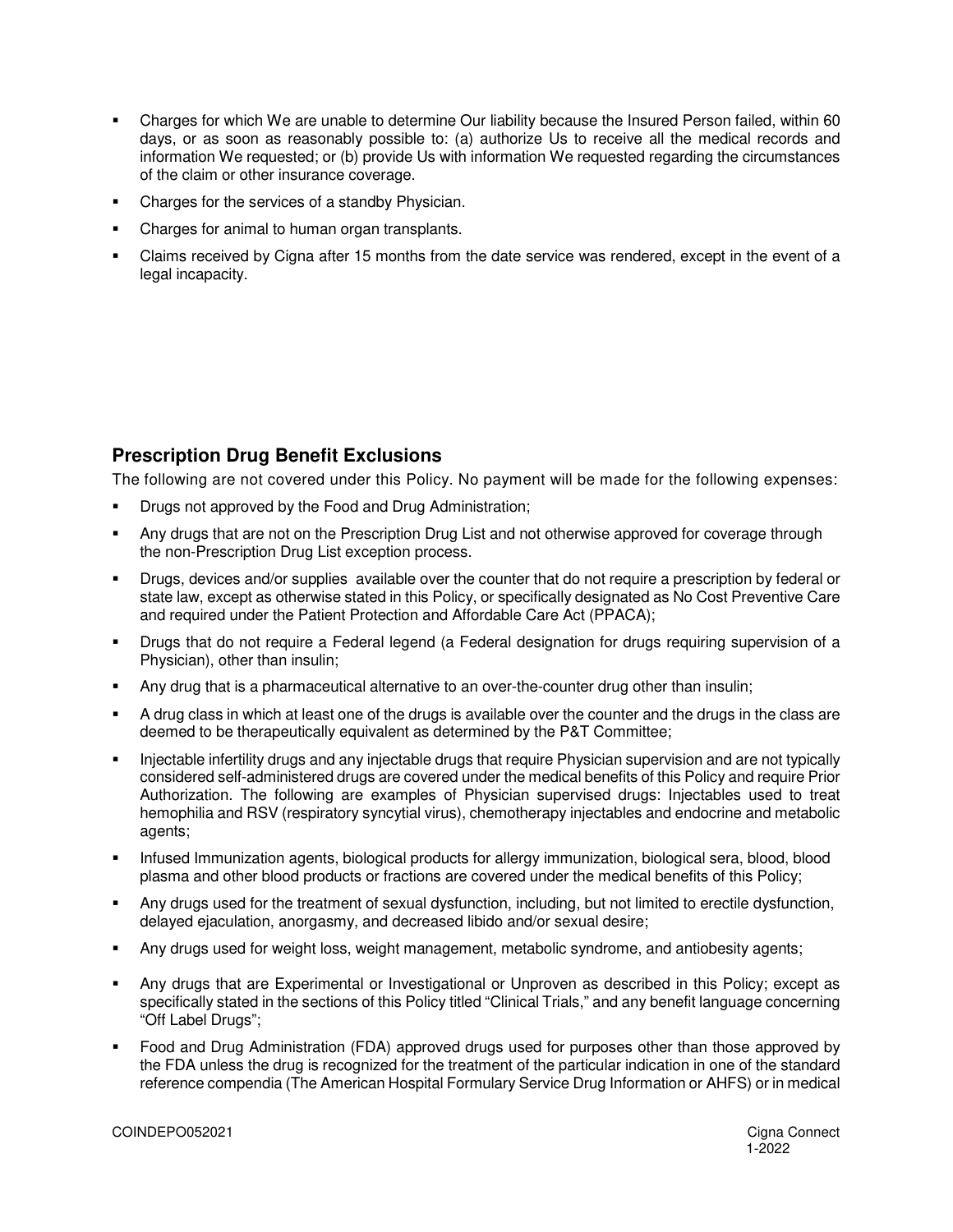literature. Medical literature means scientific studies published in a peer-reviewed English-language biomedical journals ;

- **Implantable contraceptive products inserted by the Physician are covered under the Policy's medical** benefits
- Prescription and nonprescription supplies (such as ostomy supplies), devices, and appliances other than Related Supplies except for those pertaining to Diabetic Supplies and Equipment;
- Prescription vitamins other than prenatal vitamins, dietary supplements, herbal supplements and fluoride other than supplements specifically designated as preventive under the Patient Protection and Affordable Care Act (PPACA);
- Drugs used for cosmetic purposes that have no medically acceptable use, such as drugs used to reduce wrinkles, drugs to promote hair growth, drugs used to control perspiration and fade cream products;
- Medications used for travel prophylaxis, except anti-malarial drugs
- Drugs obtained outside the United States;
- Any fill or refill of Prescription Drugs and Related Supplies to replace those lost, stolen, spilled, spoiled or damaged before the next refill date;
- Drugs used to enhance athletic performance;
- Drugs which are to be taken by or administered to the Insured Person while a patient in a licensed Hospital, Skilled Nursing Facility, rest home or similar institution which operates on its premises or allows to be operated on its premises a facility for dispensing pharmaceuticals;
- Any Drugs, medications, or other substances dispensed or administered in any outpatient setting. This includes, but is not limited to, items dispensed by a Physician.
- Drug convenience kits;
- **Prescriptions more than one year from the original date of issue;**
- Any costs related to the mailing, sending or delivery of Prescription Drugs;
- Any intentional misuse of this benefit, including prescriptions purchased for consumption by someone other than the Insured Person.

### **Prescription Drug Benefit Limitations**

Each Prescription Order or refill, unless limited by the drug manufacturer's packaging, shall be limited as follows:

- Up to a 30-day supply, at a Retail Pharmacy for drug tiers 1 through 4 and up to a 30-day supply of tier 5 drugs, unless limited by the drug manufacturer's packaging (for detailed information about drug tiers please refer to the benefit schedule);or
- Up to a 90-day supply, at a 90 Day Retail Pharmacy for drug tiers 1 through 4 and up to a 30-day supply of tier 5 drugs, unless limited by the drug manufacturer's packaging. To locate a 90Day Retail Pharmacy You can call the customer service number on Your ID card or go to www.cigna.com/ifp-providers (for detailed information about drug tiers please refer to the benefit schedule).
- Up to a 90-day supply at Express Scripts Pharmacy, Cigna's home delivery Pharmacy for drugs tiers 1 through 4 and Up to a 30-day supply of tier 5 drugs, unless limited by the drug manufacturer's packaging (for detailed information about drug tiers please refer to the benefit schedule).
- Tobacco cessation medications that are included on Cigna's Prescription Drug List are limited to two 90 day supplies per Year.
- Managed drug limits (MDL) may apply to dose and/or number of days' supply of certain drugs; managed drug limits are based on recommendations of the federal Food and Drug Administration (FDA) and the drug manufacturer.